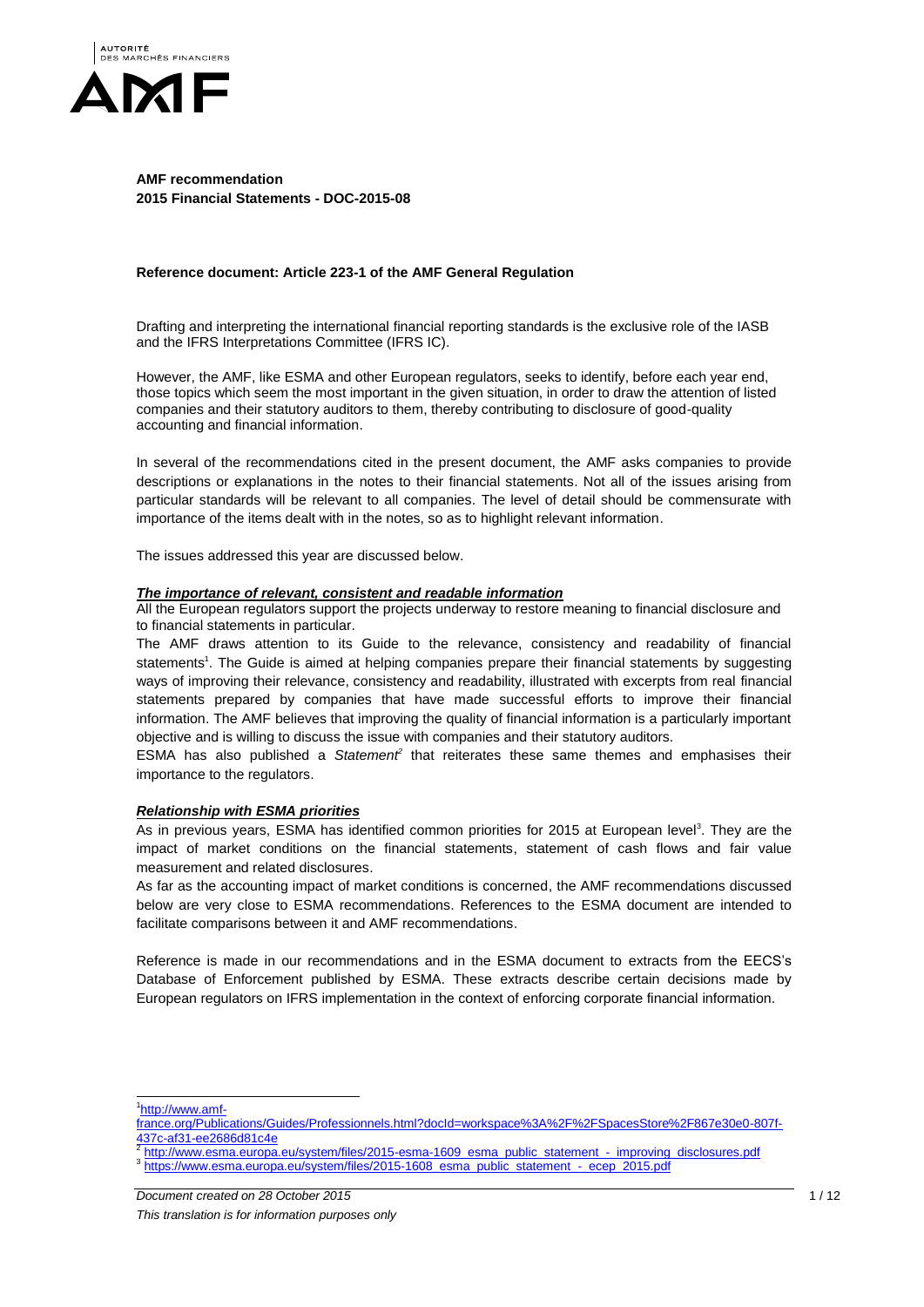Concerning the statement of cash flows, the points raised by ESMA are consistent with AMF recommendations in previous years $4$ :

- The importance of reconciliations between the cash flow statement and other parts of the financial statements (2012 recommendations, part 6.1.1)
- The classification of certain cash flows: definition of cash flows from operating activities (2014 recommendations part 4.3), classification where there is a choice of presentation (2014 AMF recommendations part 4.2)
- A reminder on transactions without an effect on cash flows and netting principles (2014 AMF recommendations part 4.1)
- The criteria for qualification as cash and cash equivalents (2011 AMF recommendations part 1.1.1)

The cash flow statement is a key element in the understanding and analysis of the company's financing and investment policy. Investors and analysts believe that the information contained in the cash flow statement can be improved, and the AMF encourages companies to continue their efforts in this regard.

As far as fair value measurement is concerned, ESMA notes the importance of maximising the use of relevant observable inputs, and particularly the use of unadjusted quoted prices where there is an active market<sup>5</sup>. It also calls on companies to provide detailed information on the methodology and assumptions used to determine level 2 or 3 fair value.

### *Working capital management*

The AMF invites companies to take note of ESMA's priorities and has deemed it useful to add a specific theme on working capital management, including reverse factoring. These operations are becoming more widespread in corporate finance and offer alternative or complementary solutions to bank borrowing or the capital markets. As the principles on accounting for and presenting these operations in financial statements are not very explicit, the AMF intends to raise awareness around this matter among companies via its recommendations and invites them to describe certain choices they make in preparing their financial statements.

### *The AMF's review of corporate reporting*

ESMA guidelines on enforcement of financial information require European market regulators to issue periodic, public reports on their national enforcement activities from 1 January 2015 onwards.

The AMF has therefore decided to publish details of its review of financial statements in its year-end recommendations, together with quantitative data on its work and the conclusions drawn from them. This presentation appears in the final part of this document. It includes information on the main themes of specific AMF recommendations to companies upon the conclusion of its reviews.

 $\overline{a}$ 4 [http://www.amf-france.org/Reglementation/Doctrine/Doctrine-list.html?category=I+-](http://www.amf-france.org/Reglementation/Doctrine/Doctrine-list.html?category=I+-+Emetteurs+et+information+financi%C3%A8re)

[+Emetteurs+et+information+financi%C3%A8re](http://www.amf-france.org/Reglementation/Doctrine/Doctrine-list.html?category=I+-+Emetteurs+et+information+financi%C3%A8re)

<sup>5</sup> Cf. 16th Extract from the EECS's Database of Enforcement (Decision EECS/0214-02), ESMA, 18 November 2014; 17th Extract from the EECS's Database of Enforcement (Decision ref EECS/0115-03), ESMA, 21 July 2015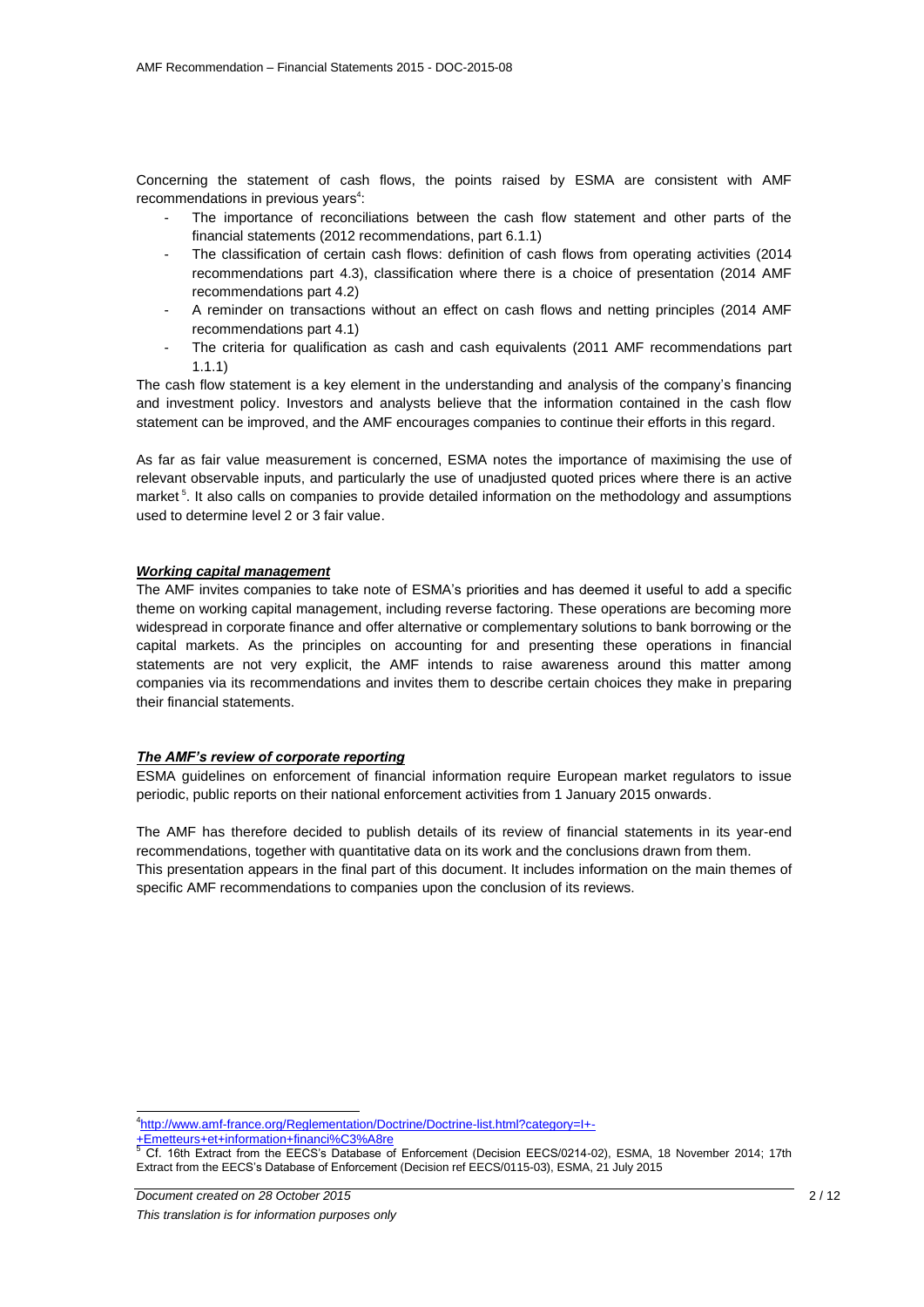#### **Contents**

|                         | 1.1 |  |
|-------------------------|-----|--|
|                         |     |  |
|                         |     |  |
|                         |     |  |
|                         |     |  |
|                         |     |  |
|                         |     |  |
| 3 <sup>1</sup>          |     |  |
| $\overline{\mathbf{4}}$ |     |  |
| 4.1                     |     |  |
| 4.2                     |     |  |
| 4.3                     |     |  |

### <span id="page-2-0"></span>**1 Accounting impacts caused by the economic environment**

*[Adapting information presented in the financial statements to economic conditions, in particular, and the link with items concerning financial communications relates to strong demand from analysts and investors]*

IAS 1.9 states that "The objective of financial statements is to provide information about the financial position, financial performance and cash flows of an entity that is useful to a wide range of users in making economic decisions. »

For some companies, general volatility and/or the low level of certain economic assets (interest rates, oil, etc.) can lead to a deterioration or an improvement in their performance and financial position. These effects vary according to the company and its particular characteristics.

**The AMF notes that in accordance with IAS 1.125, companies must explain in the notes to their financial statements the judgements made and key assumptions used, together with sensitivity analyses when their impact on the financial statements is material over the period (e.g. asset depreciation or increases in liabilities).**

*cf. ESMA page 2, "Impact of the financial markets conditions in the financial statements", paragraph 2*

### **Recommendation**

**When a company has material exposure to volatile underlying economic assets (commodities, currencies) or to countries facing various uncertainties, the AMF recommends that all information provided in the financial statements relating to exposures and their associated risks be grouped within a single note or that references are made to them within the financial statements to make reading and understanding them easier.**

*cf. ESMA page 2, "Impacts of the financial markets conditions in the financial statements", paragraph 1*

**Readers of financial statements are sometimes taken aback by the lack of any explanation in the notes of an exposure to a specific underlying asset (country, a commodity price, exchange rates, etc.) when prior corporate communications led them to believe that the exposure was material. The AMF emphasises that confirmation that a particular factor has not had a material financial impact could be helpful in this situation, and invites companies to consider this sort of text where appropriate.**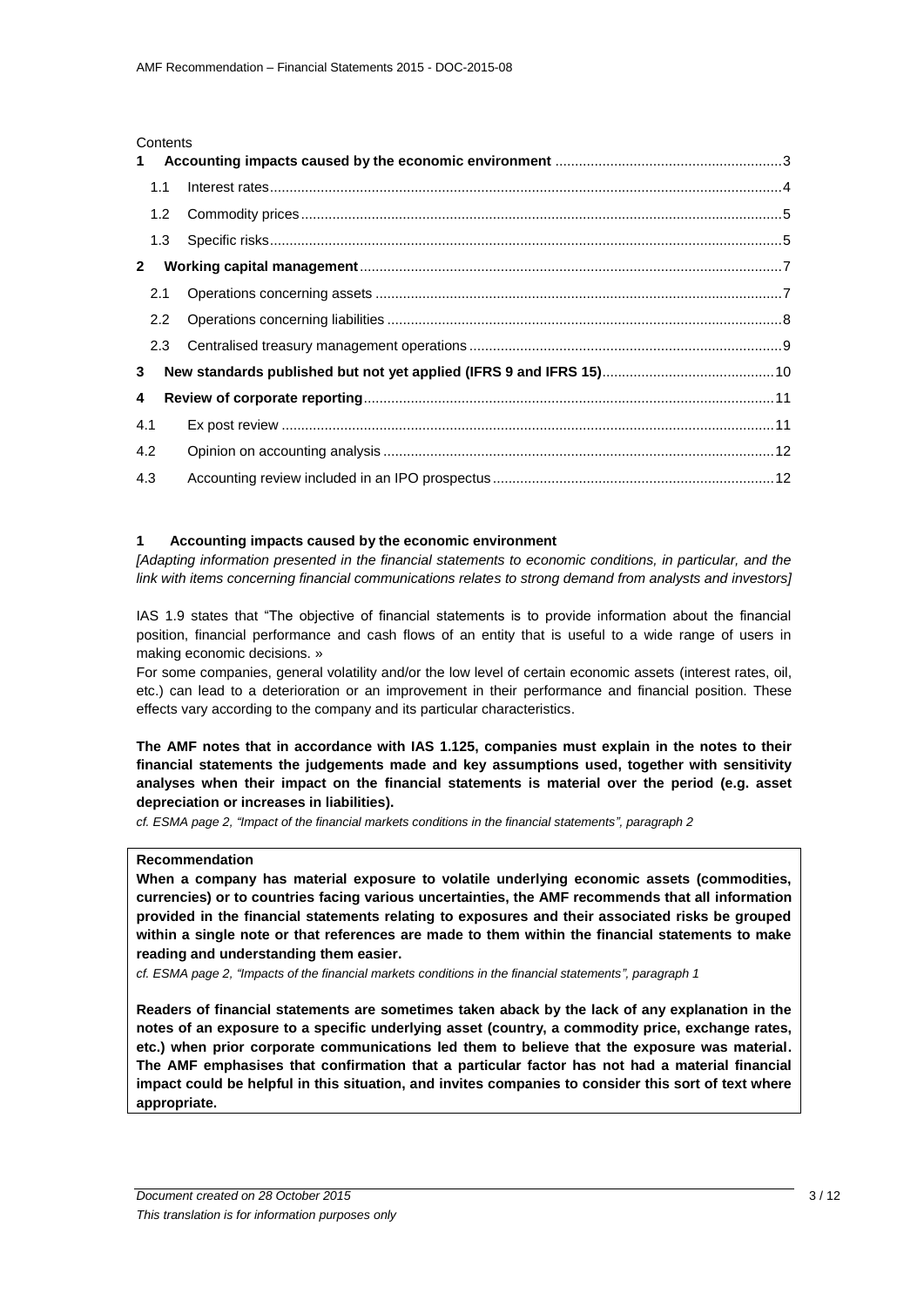### <span id="page-3-0"></span>1.1 Interest rates environment

The present economic environment features low but volatile interest rates. In the euro area, for example, the decline in interest rates observed in 2014 generally continued at the beginning of the first quarter of 2015<sup>6</sup>. In some countries, short-term interest rates even turned negative in certain maturities.

While low rates can reduce the cost of corporate debt and capital, they also automatically increase longterm commitments that are discounted to present value (defined benefit plans, decommissioning provisions etc.) and could influence value in use in impairment reviews.

The present interest-rate environment has to be taken into account in such matters as the determination of the fair value of financial and non-financial assets and liabilities, the recoverable amount used in goodwill impairment tests and the discount rate used for pension commitments and long-term provisions.

**The AMF notes that according to IAS 19.145 and IAS 36.134(f), IFRS require the presentation of key assumptions, including the discount rate used and the sensitivity to those assumptions, for defined benefit plans liabilities and for impairment tests when a reasonably possible change in a key operational hypothesis (e.g. revenue, margin or long-term growth rate) or financial hypothesis (e.g. discount rate) could lead the carrying value of the CGU or group of CGU to exceed its recoverable amount.**

*cf. ESMA page 2, "Interest rate environment", paragraph 3*

### **Recommendation**

**The AMF recommends that companies with material long-term provisions describe their key assumptions, including the discount rate, together with reasoned justification, as well as a sensitivity of valuation obtained from a change in this rate.**

*cf. ESMA page 3, "Interest rate environment", paragraph 1*

The mean variation in euro area risk-free rates in the 10-year maturity was around 80 basis points in 2013 and 180 basis points in 2014. Yet impairment test sensitivity analyses for almost 40% of CAC 40 companies used a change in the discount rate of +/- 25 basis points or less.

Similarly, and for pension liabilities, the magnitude of the change in the Corporate iBoxx AA 10+ index was almost 75 basis points in 2013 and 170 basis points in 2014. Around 40% of CAC 40 companies provided a sensitivity to a change in the discount rate used of +/-50 basis points or less in 2014.

### **Recommendation**

**The AMF invites companies to adapt the sensitivity analysis to the specific context of the end of the accounting period when they determine the reasonably possible variation used in presenting sensitivity to the discount rate. They should also ensure that the reasonably possible variation is consistent with observed historical variability.**

*cf. ESMA pages 2 and 3, "Interest rate environment", paragraphs 3 and 2*

Concerning defined-benefit plans, paragraphs 75 and 78 of IAS 19 indicate that actuarial assumptions shall be unbiased and mutually compatible.

*cf. ESMA page 3, "Interest rate environment", paragraph 2*

In their 2014 accounts, a third of CAC 40 companies provided information on the geographical area inflation rates used for the wage growth rate.

 6 For example, the French 10-year government bond yield varied as follows: 1.70% at 30 June 2014, 0.84% at 31 December 2014 and 1.19% at 30 June 2015 (with a trough at 0.36% in mid-April 2015).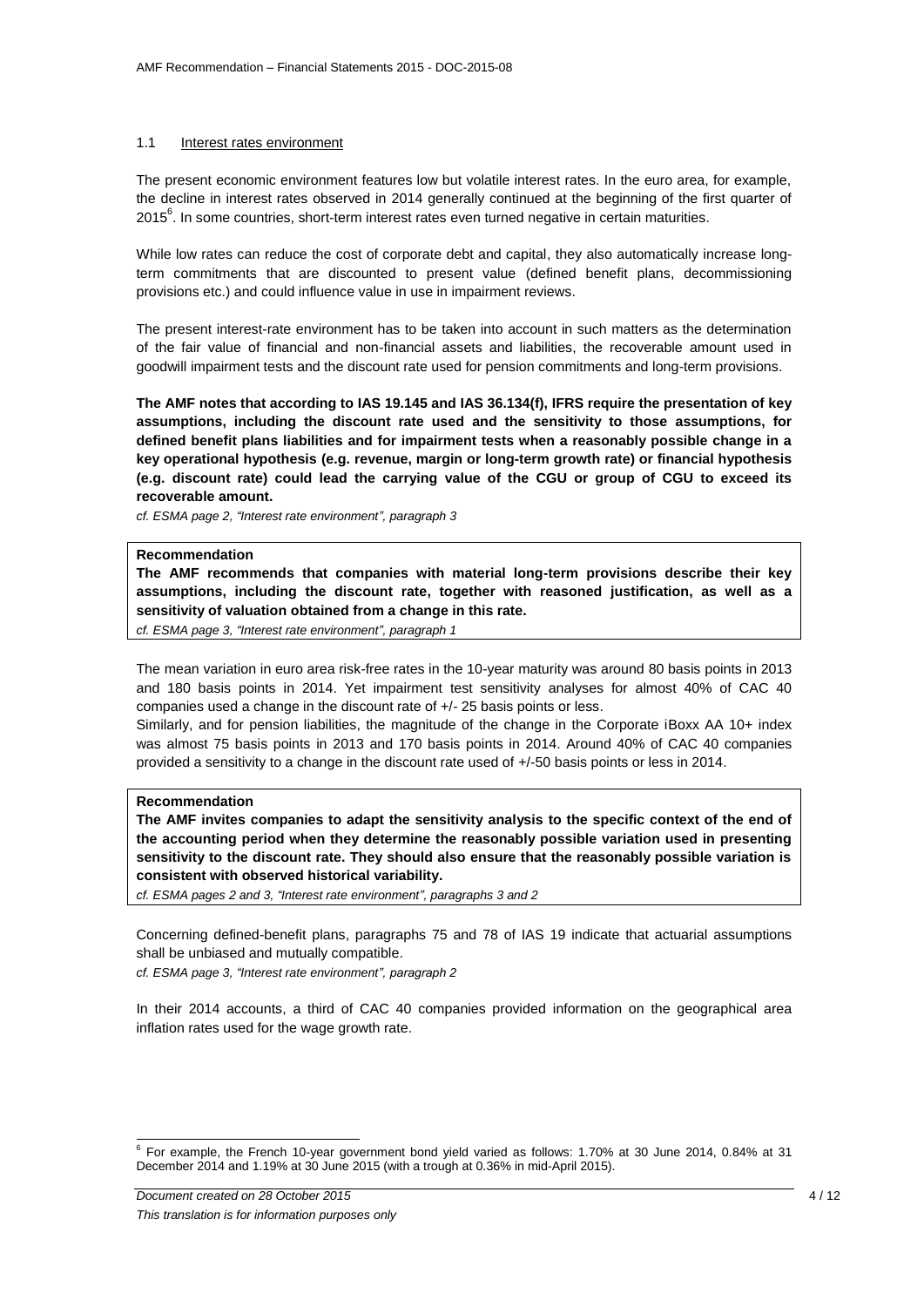### **Recommendation**

**For material defined-benefit plans, and when the rate of increase in pay retained is significantly lower than the long-term inflation objective of the geographical area concerned, the AMF recommends describing the methodology used for determining the wage growth rate.**

### <span id="page-4-0"></span>1.2 Commodity prices

Current and future prices of commodities (oil, natural gas, iron ore, etc.) are key variables in the valuation of the assets of some companies.

In a context of low oil prices<sup>7</sup>, analysts need precise information on the impacts on these companies.

Moreover, investment projects can be mothballed or abandoned in expectation of better market conditions, which has depreciation and valuation implications (goodwill, tangible assets, inventories, etc.).

### **Recommendation**

**When the impact of changes in commodity prices is material to the financial statements, the AMF invites the companies concerned to provide precise information on that impact (e.g. the impact on key aggregates presented on the face of the company's primary financial statements). It would also be useful to describe the accounting implications of operational decisions taken with regard to market conditions (e.g. project abandonment or postponement).**

*cf. ESMA page 3, "Exposure to high volatility and low prices for commodities", paragraphs 1 and 2*

**When the price of a commodity is a key assumption in assessing components of the financial statements (e.g. inventories, tangible or intangible impairment tests, business combinations), the AMF considers that the nature and value of the parameter used should be indicated (e.g. spot or forward price), together with the value retained for this parameter in the business plan and the sensitivity of that assessment to a different change or trend.**

*cf. ESMA page 3, "Exposure to high volatility and low prices for commodities", paragraph 3*

In the case of a high exposure to oil prices, for example, the price change retained could be presented with the time period in which the group expects a return to an equilibrium price and mention of what the group considers the equilibrium price to be.

The sensitivity analysis could show the impact of a slower return to what is considered to be the equilibrium price.

*cf. ESMA page 3, "Exposure to high volatility and low prices for commodities", paragraph 3*

### <span id="page-4-1"></span>1.3 Specific risks

 $\overline{a}$ 

Some countries are currently suffering from various uncertainties, including financial difficulties (e.g. Greece), marked political risk (Syria, Ukraine etc.) and currency risks (Venezuela), with exchange controls in some cases (Russia).

French companies may have material exposures to such countries via operating subsidiaries, commercial trades or financial markets.

These risks must be taken into account in the assumptions used for asset or liability valuations (impairment tests, provisions, contingent liabilities, etc.).

Moreover, IFRS 7 requires the presentation of information on credit risk and liquidity risk. Specific information is required for each of these risks, including quantified exposure and details of concentrations of risk.

<sup>7</sup> Oil prices per barrel: \$114 in mid-June 2014, \$46 in mid-January 2015, \$63 in mid-June 2015.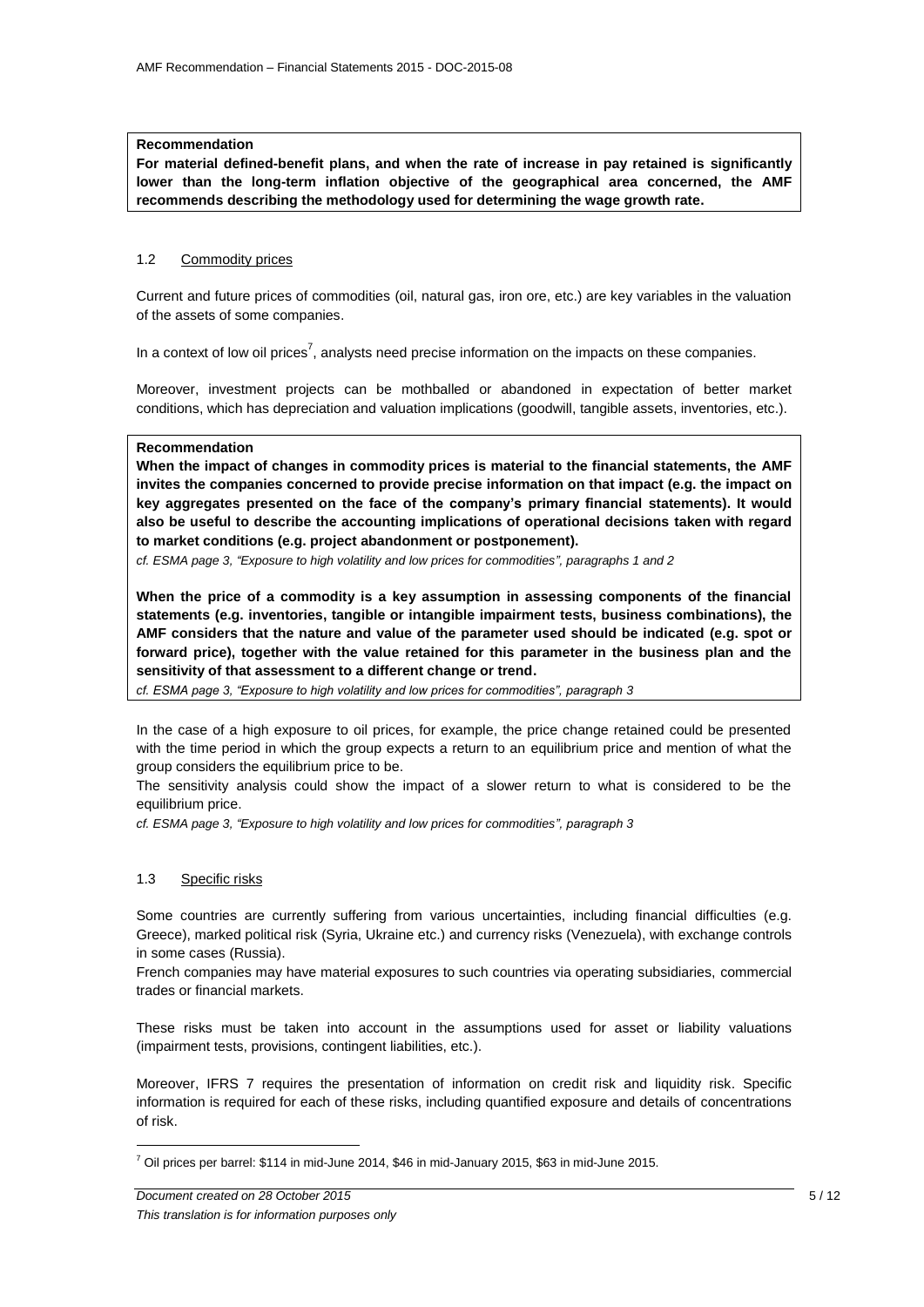### **Recommendation**

**In the event of material exposure to a country subject to serious economic or political difficulties, the AMF recommends a description of the nature of accounting exposures (e.g. tangible, intangible and financial assets, inventories or cash and cash equivalents), the impact on the financial statements of operational decisions taken with regard to the situation (asset depreciation, provisions for restructuring, etc.) and a description of residual uncertainties.**

**Where there is material exposure to a country with several exchange rates, companies are invited to describe such exposure, the exchange rate used, the analysis that determined the exchange rate to be used with regard to IAS 21.26 criteria and, where relevant, a sensitivity to the choice of another rate.**

*cf. ESMA page 4, "Foreign exchange rate and countries at risk", paragraph 3*

Furthermore, IFRS 12 and IAS 7 require information on restrictions affecting access to assets. Thus paragraphs 13 and 22(a) of IFRS 12 indicate that companies should mention significant restrictions on the ability of the company to have access to or use the assets and settle the liabilities, with carrying amounts of the assets and liabilities to which these restrictions apply. Paragraph 48 of IAS 7 requires mention of the amount of significant cash and cash equivalents balances that the entity holds and that are not available for use by the group. The AMF has drawn attention to these obligations in the past.

## **The AMF notes that material restrictions on assets and liabilities must be mentioned in the financial statements.**

### **Recommendation**

**The AMF recommends that companies adapt the detail of information on material restrictions on assets and liabilities to their particular importance.**

*cf. ESMA page 4, "Foreign exchange rate and countries at risk", paragraph 4*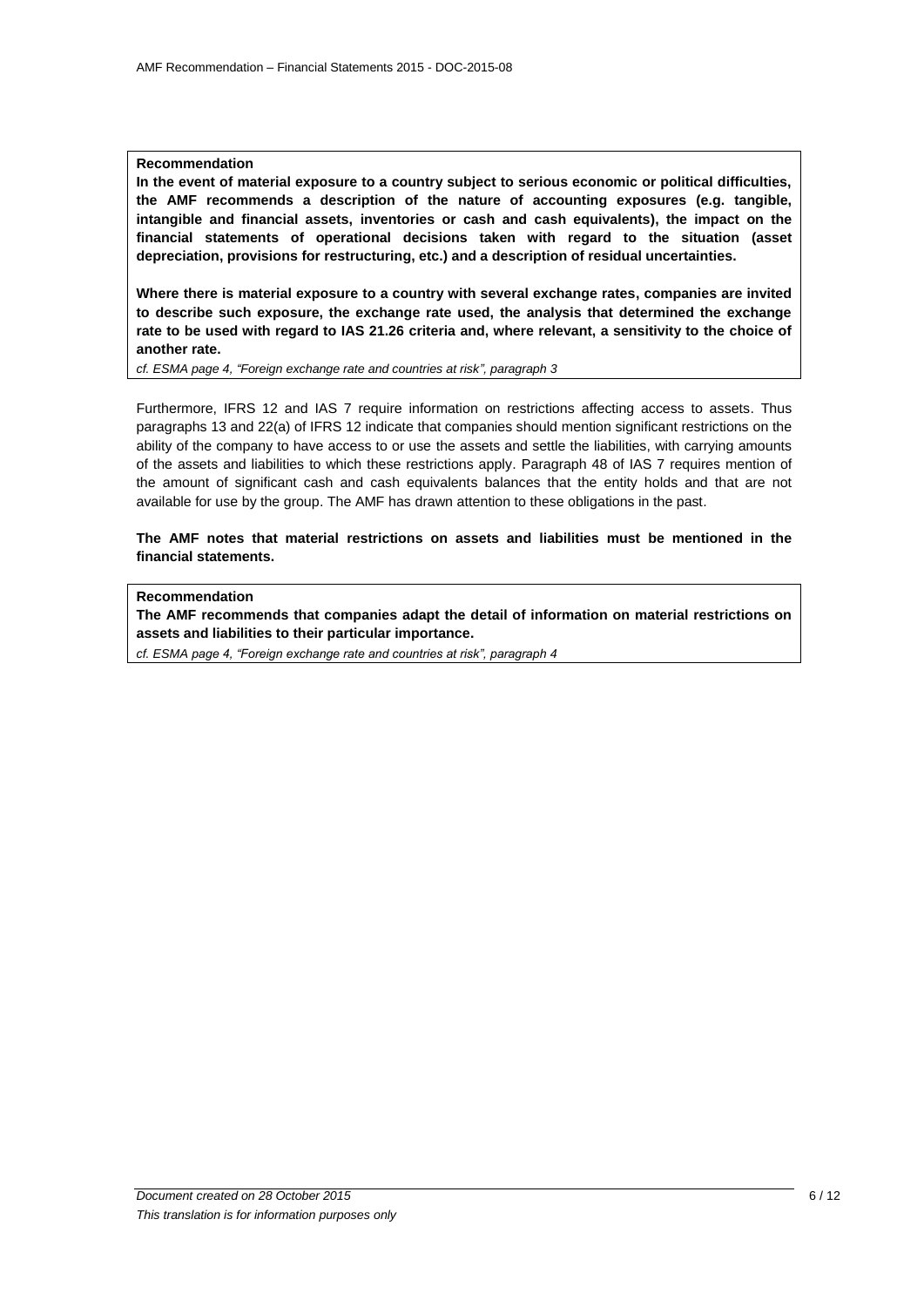### <span id="page-6-0"></span>**2 Working capital management**

*[Efforts to improve WCR have become more widespread in recent years. Financial analysts take them very seriously but say they lack information on steps that have been taken and their effects in financial statements]*

The consequences of the 2008 financial crisis left many companies with liquidity pressures. Some now tap funding sources other than, or in addition to, bank borrowing or capital markets in order to meet shortor long-term financing or cash requirements. One common solution consists in optimising the working capital requirement.

Such management can bear on different components of the working capital requirement.

### <span id="page-6-1"></span>2.1 Operations concerning assets

Different measures can be taken on operating receivables, notably sales of trade or tax (e.g.CICE) receivables, factoring operations and securitisation.

Paragraphs 15 to 37 of IAS 39 explain the analysis needed for the derecognition of transferred receivables; a decision flow chart is given in paragraph AG36.

When this type of management involves *ad hoc* vehicles, analysis of control in the terms of IFRS 10 is primordial. As in its 2013 recommendations, the AMF therefore draws attention to the importance of detailed analysis of the operation's characteristics, particularly when it involves securitisation funds and structures. All relevant factors should be taken into account.

## **The AMF notes that all of the risks and advantages of a receivables sale must be analysed (credit risk, dilution risk, guarantees, late payment, currency risk, etc.) in order to determine whether these receivables can be derecognised or not.**

These observations apply by analogy to tax receivables.

In addition, IFRS 7 requires qualitative and quantitative information to be provided on the way the entity manages its liquidity risk (the nature of different funding sources, the concentration of risk, seasonality where applicable) and asset transfers<sup>8</sup>. When transfers result in the derecognition of the financial assets transferred and are not spread evenly over the accounting period but are concentrated in a specific time of year (close to year-end, for example), IFRS 7.42G requires additional information on the transfer timetable and its impact on the financial statements (amounts of receivables sold and cash receipts, profit generated by the transfers in question, etc.).

### **Recommendation**

 $\overline{a}$ 

**In the event of material derecognition, the AMF recommends explaining the main features of the operation, key features and significant judgements made in determining the accounting treatment.**

**When the effects of transfers of financial assets are material, information on these effects is also required irrespective of whether the operations gave rise to the derecognition of receivables or not (amount of receivables transferred in programmes, amount of derecognised receivables, impact on profit, etc.). Particular attention shall be paid to the additional information required when these transfers are not spread evenly throughout the accounting period.**

 $8$  cf. 2012 AMF recommendations, part 4.4 (transfers of financial assets).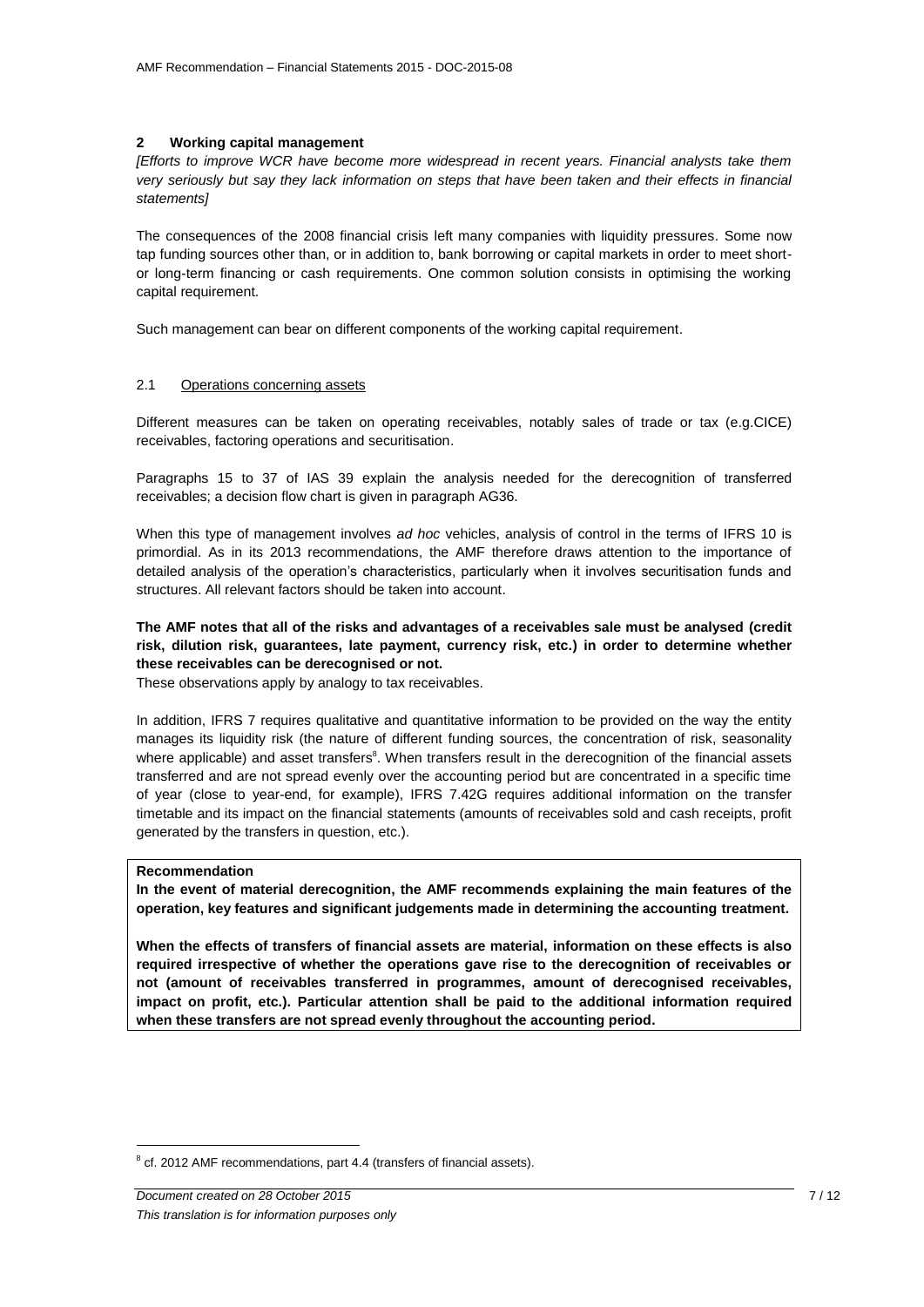### <span id="page-7-0"></span>2.2 Operations concerning liabilities

Operations concerning assets are increasingly complemented with operations involving liabilities, for example with new forms of factoring, including reverse factoring for operating liabilities. This type of operation is initiated not by the supplier but by the customer, which organises the sale of its supplier's trade receivables and confirms its authorisation of repayment of debts on its balance sheet on the maturity date. Following this operation, the operating liabilities due from the customer to its supplier become payable to the financial institution.

The objectives of such arrangements can vary, but include easing funding for the supplier network, better factoring terms for the supplier by virtue of the intervention of a customer with a better credit rating and simplifying the processing of supplier invoices for the customer.

A question arises over the presentation and classification of this type of operations in the cash flow statement and balance sheet. It is a matter of determining whether the customer's debt vis-à-vis its suppliers that is sold to the banking institution should be classified as bank debt or trade payables, and how that operation should be presented in the cash flow statement.

Although IFRS do not define operating debt or trade payables, and while IAS 39 includes operating liabilities within financial liabilities, IAS 1.70 states that « some current liabilities, such as trade payables, (…) are part of the working capital used in the entity's normal operating cycle. », itself defined in paragraph 68 of IAS 1. IAS 1 adds in its paragraph 15 that « financial statements shall present fairly the financial position, financial performance and cash flows of an entity. Fair presentation requires the faithful representation of the effects of transactions (…). The application of IFRS, with additional disclosure when necessary, is presumed to result in financial statements that achieve a fair presentation ».

### **Recommendation**

**The AMF recommends detailed analysis of reverse factoring in order to determine their presentation in the financial statements. This analysis shall take account of the terms of contracts as well as the facts and circumstances specific to the transactions. It is therefore important to enquire into the substance of operations.**

*cf. ESMA page 5, "Classification of cash flows", paragraph 4*

**AMF invites companies to analyse the operation's objectives and differences between the characteristics of debt vis-à-vis the financial institution and trade payables not set up in the factoring arrangement (payment deadlines, invoiced interest, guarantees etc.)**

Quantitative and qualitative information on these operations in the notes, when they are material, would help investors obtain a good understanding of the company's financial and cash position. The accounting treatment of these financing operations can make a substantial difference to the company's main financial indicators (debt ratios, performance indicators and the aggregate WCR itself) and calls for relevant judgement analysis.

### **Recommendation**

**In accordance with IAS 1.117 and 122 and 125-127, the AMF recommends the provision of information in the notes to the financial statement of the main characteristics of any material reverse factoring transactions, together with the accounting analysis used for presentation and the significant judgements made in that analysis.**

**Information on the financial effects of these transactions on the financial statements (balance sheet and cash flow statement) is also recommended (identification of the amounts involved, for example), to improve understanding of the company's financial and liquidity position.** *cf. ESMA page 5, "Classification of cash flows", paragraph 4*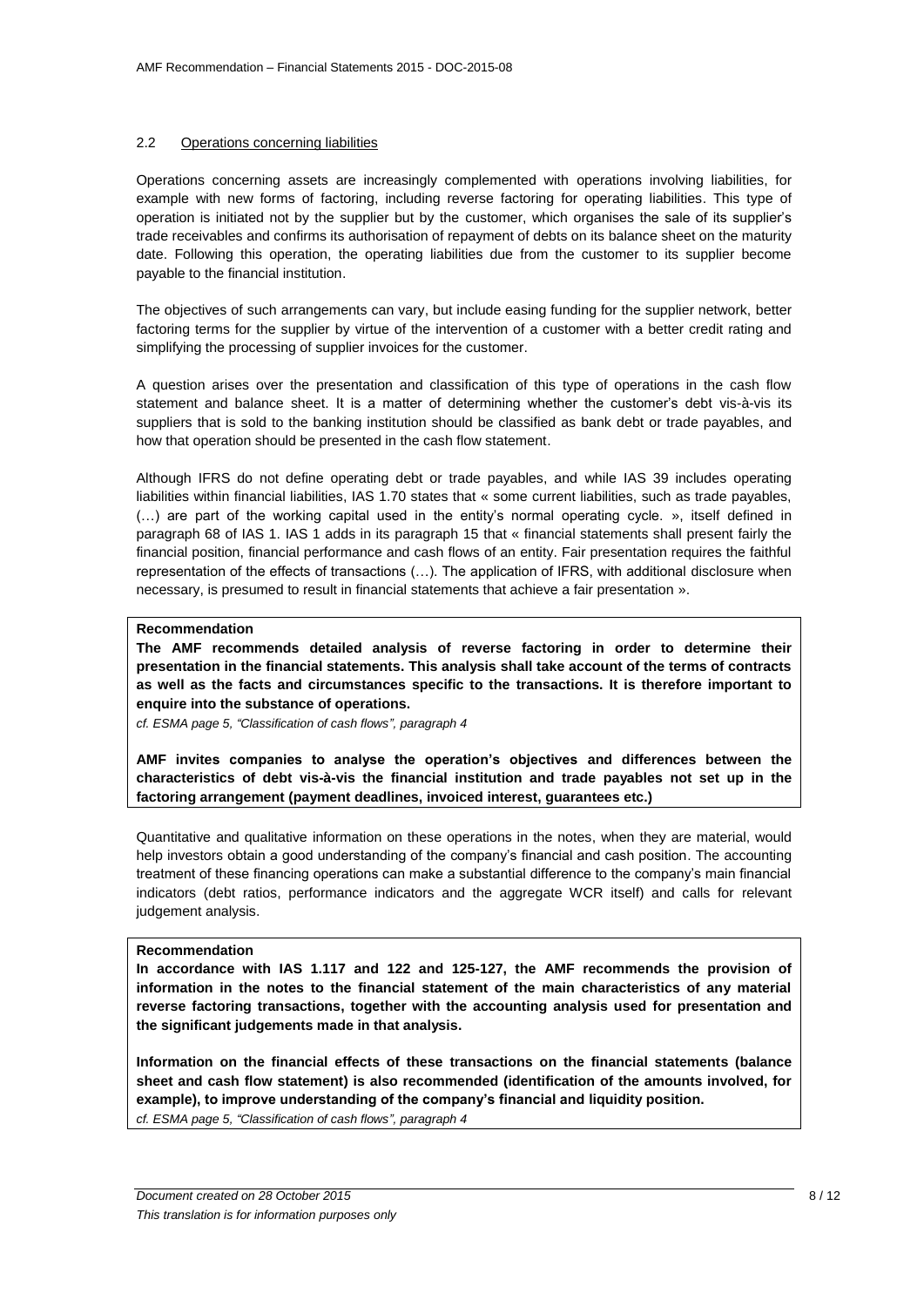### <span id="page-8-0"></span>2.3 Centralised treasury management operations

Groups with a large number of operating subsidiaries use centralised management arrangements to optimise their treasury operations, for example through cash pooling at a bank.

IAS 32.42 describes the criteria for netting financial assets and liabilities: the company « currently has a legally enforceable right to set off the recognised amounts and intends either to settle on a net basis, or to realise the asset and settle the liability simultaneously. »

Apart from a legal right to net receivables and payables, which must not be conditional, the application of netting rules can raise particular difficulties around the intention to settle on a net basis or to realise the asset and settle the liability simultaneously, notably in the case of notional cash pooling. This question has been passed to the IFRS IC.

### **Recommendation**

**Given the diversity of centralised treasury management contracts and their operational features, in-depth analysis of all the IAS 32 netting criteria is warranted, and notably the question of intention, in order to determine whether credit and debit cash positions vis-à-vis a single bank counterparty should be presented on a net or gross basis.**

**In the case of material amounts and analysis that requires the exercise of judgement, the AMF recommends detailing the features of the operation, the analysis carried out and its effects in the financial statement in the notes.** 

The AMF also draws attention to the fact that apart from the information required by IFRS 7.13A on set off financial assets and liabilities (i.e. gross and net amounts), IAS 32.47 requires specific information when an entity has a right of set-off, but does not intend to exercise it. This requirement is intended to inform readers of financial statements of the effect of this right on the entity's credit risk exposure.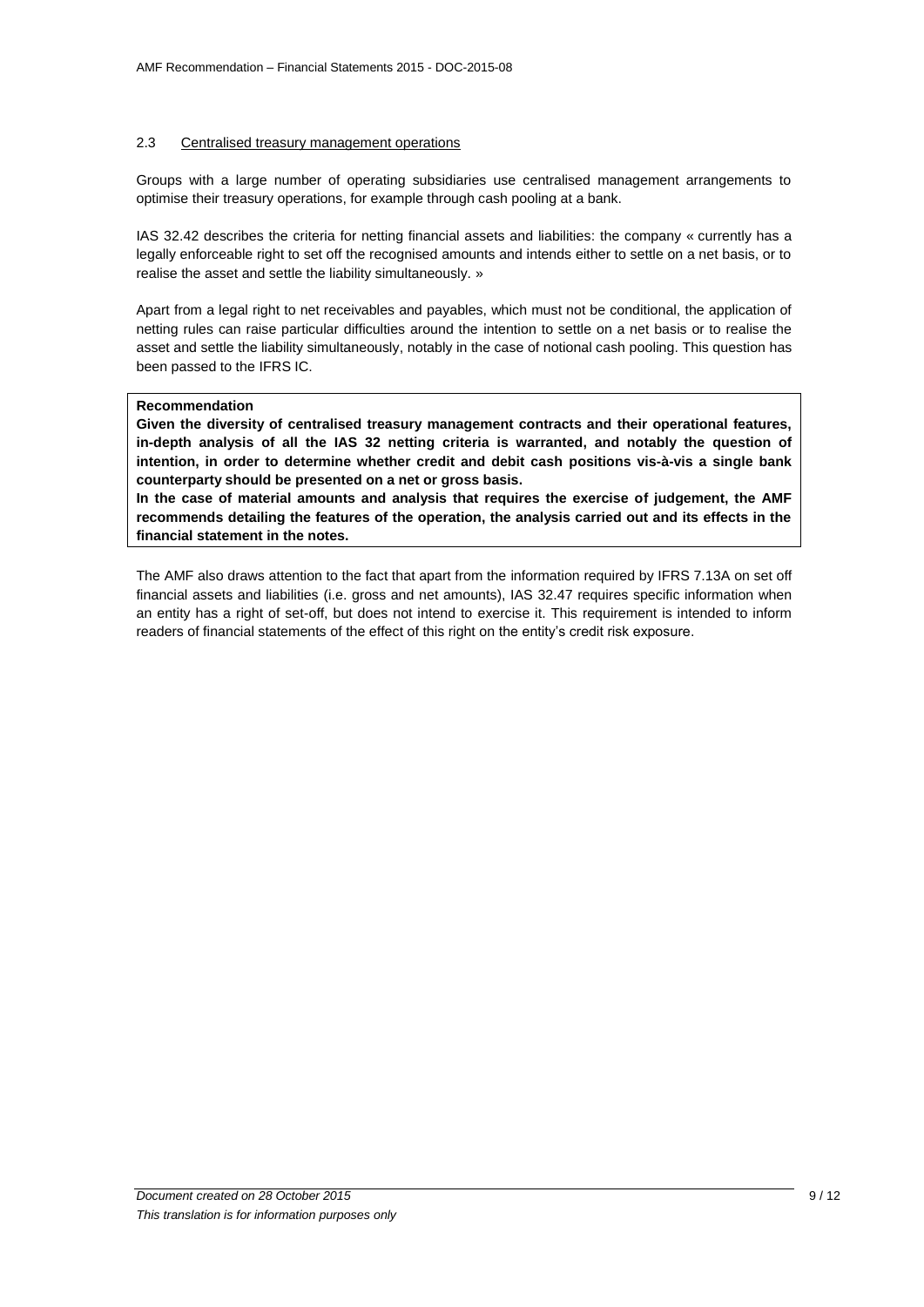## <span id="page-9-0"></span>**3 New standards published but not yet applied (IFRS 9 and IFRS 15)**

Where new standards have been published but are not yet applied, paragraphs 30 and 31 of IAS 8 ask for a description of the expected impact when the standard is first applied, when that impact is known or can be reasonably estimated.

IFRS 15 - *Revenue from contracts with customers* and IFRS 9 – *Financial instruments* were published in May and July 2014 and are due to come into force on 1 January 2018.

Although the European Union has not yet adopted these standards, companies are encouraged to start work on identifying problems that could arise on implementing them, given their potential complexity, in order to guarantee the quality of the financial information that will be produced when they come into force. Changes to IT and/or reporting systems may be necessary.

*cf. ESMA page 7, "New IFRS requirements", paragraph 2*

IASB has set up temporary working groups to examine difficulties arising from the implementation of IFRS 15 (a joint group with FASB) and IFRS 9 in relation to the depreciation of financial assets. All interested parties can make these groups aware of any problems they have identified in implementing the standards. In France, ANC has established a working group for IFRS 15 that discusses difficulties in implementing the standard.

### **Recommendation**

**With reference to 2015, companies are asked to report on preparations for implementation and, where available, to provide qualitative information on the accounting policies that may be modified once IFRS 15 and IFRS 9 come into force. Companies that plan to early-adopt should make a disclosure to that effect.**

*cf. ESMA page 7, "New IFRS requirements", paragraph 3*

The application of IFRS 9 and IFRS 15 will necessitate explanation of the main differences relative to current practice. This means that companies may need to provide far more detail on the way in which revenue or financial instruments are currently treated.

The importance of improving the presentation of accounting principles on revenue recognition is also highlighted in the Guide to the relevance, consistency and readability of financial statements.

### **Recommendation**

**The AMF recommends that companies provide a sufficiently clear and detailed description of the accounting principles applied at the 2015 year-end in revenue recognition (transfer of risks and rewards, completion method, etc.).**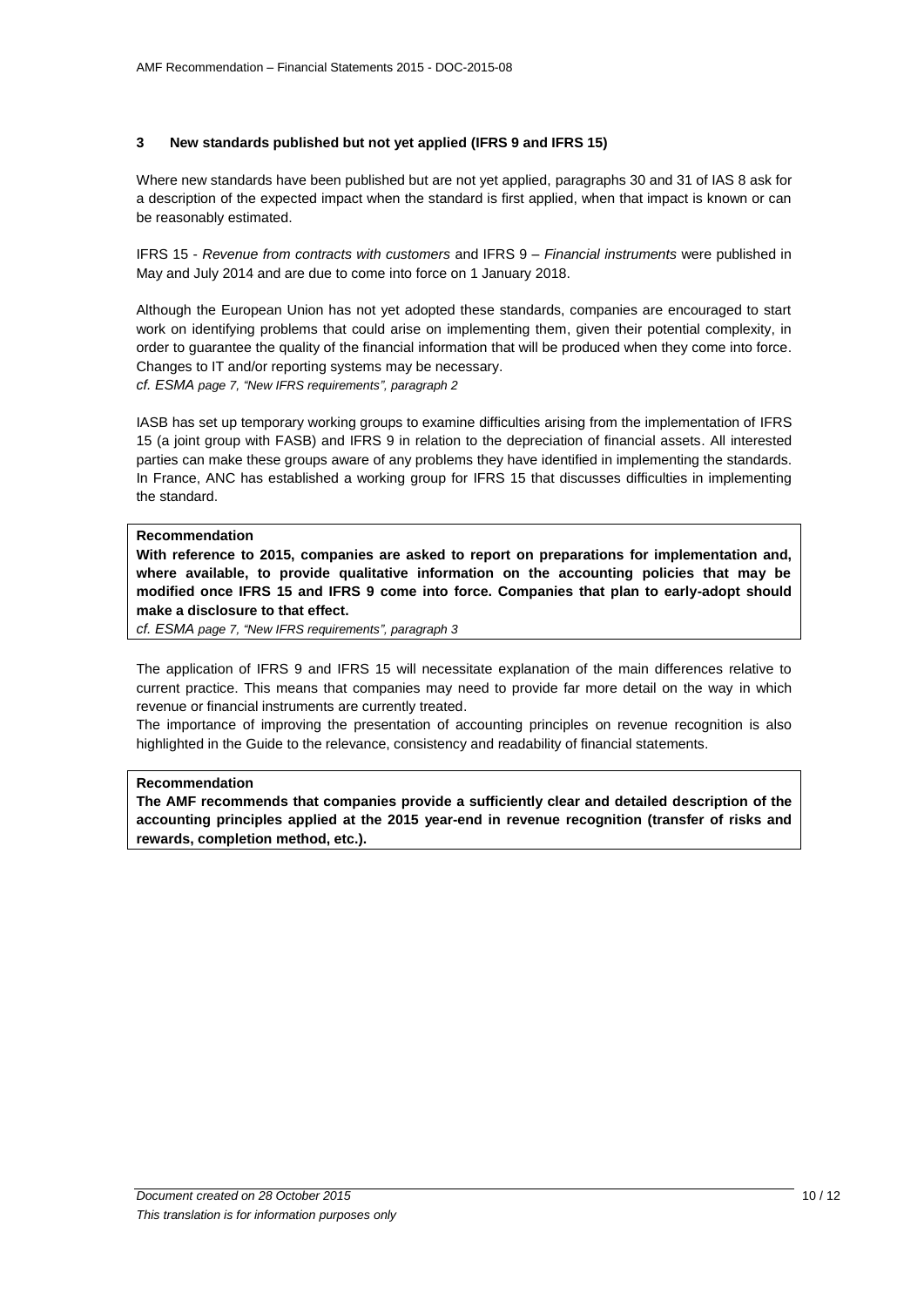### <span id="page-10-0"></span>**4 Review of financial statements**

ESMA guidelines<sup>9</sup> on the enforcement of financial information require European market regulators to issue periodic and public reports on their national enforcement activities from 1 January 2015 onwards.

Quantitative information gathered from reviews in 2014-15 is given below, bearing on the main themes of AMF workstreams and commentary. There is a continuum between reviews of financial statements carried out by the securities regulator, which identifies difficulties in applying accounting standards, the choice of topics for AMF recommendations on financial statements and the direction that is given to future reviews.

### <span id="page-10-1"></span>4.1 Ex post review

Concerning reviews of the accounting aspects finalised by AMF staff between September 2014 and September 2015, no changes to financial statements were requested but recommendations for the next set of financial statements were sent to 54% of companies. 46% of reviews did not give rise to any specific action<sup>10</sup>. When recommendations or the subjects requiring follow-up are identified by the AMF staff, they systematically undertake a targeted review at the close of the following accounting period.

To recap, the AMF finalises its review with a letter confirming its conclusion addressed to the company. AMF commentary can be split between specific recommendations (concerning both the accounting method and the information contained in the notes), which the AMF expects to be taken into account in the next set of financial statements, and comments that it wants to bring to the company's attention. If the information shown in the company's financial statements appears to comply with accounting principles and the level of detail seems adequate, the AMF does not comment.

The breakdown of themes among companies that received specific recommendations for their next set of accounts is as follows:



9 <https://www.esma.europa.eu/content/ESMA-Guidelines-enforcement-financial-information>

<sup>10</sup> ESMA enforcement guidelines provide that when an error is identified by an authority charged with the corporate reporting review it can act as follows, depending on the gravity of the error:

- demand the publication of new financial statements,
- ask for a correction to the financial statements.
- demand that the error is corrected in the next set of financial statements.